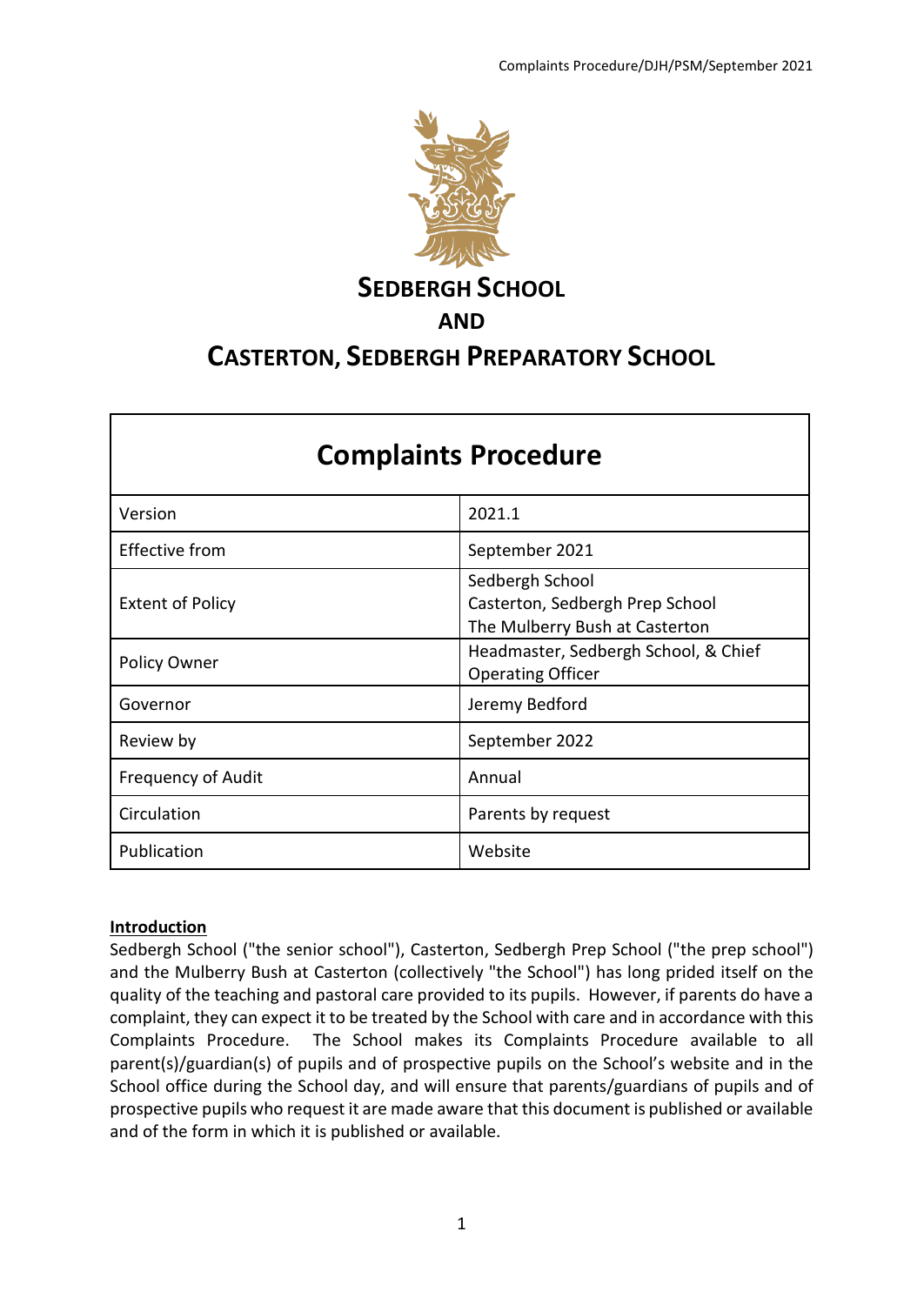In accordance with paragraph 32(1)(b) of Schedule 1 to the Education (Independent School Standards) Regulations 2014, **the School will make available to parents of pupils and of prospective pupils and, on request, to the Chief Inspector, the Secretary of State or an independent inspectorate, details of this Complaints Procedure and the number of complaints registered under the formal procedure during the preceding school year.** This information may be sought from the Clerk to the Governors, Peter Marshall, at the following address –

Sedbergh School Statin Road Sedbergh LA10 5HG Email: coo@sedberghschool.org

## **Scope and Application**

This policy applies to the whole School including the Early Years Foundation Stage.

This policy applies only to complaints by parents. The School has separate Grievance and Whistleblowing Policies to cover concerns that a member of staff may have.

This policy does not apply to exclusions, to which the School's Expulsion, Removal and Review Policy applies.

This policy applies to complaints from each of the following:

- a parent or parents of current pupils; and
- a parent or parents of former pupils if the complaint was initially raised when the pupil was registered at the School.

Please note that, for the purposes of this Complaints Procedure, the term "parent(s)" includes all those who have signed the School's acceptance form as well as those who hold parental responsibility for or have care of a pupil about whom the complaint relates.

## **What Constitutes a Complaint?**

Any matter about which a parent of a pupil is unhappy and seeks action by the School is a complaint and within the scope of this Complaints Procedure. Complaints may be made about the School as a whole, about a specific department or about an individual member of staff and may arise if a parent believes that the School has done something wrong or failed to do something that it should have done or has acted unfairly.

The number of complaints received under the formal procedure in the previous academic year is available on request from the Clerk to the Governors

**Parents can be assured that all concerns and complaints will be treated seriously and confidentially. The School is here for your child and you can be assured that your child will not be penalised for a complaint that you or your child raises in good faith.**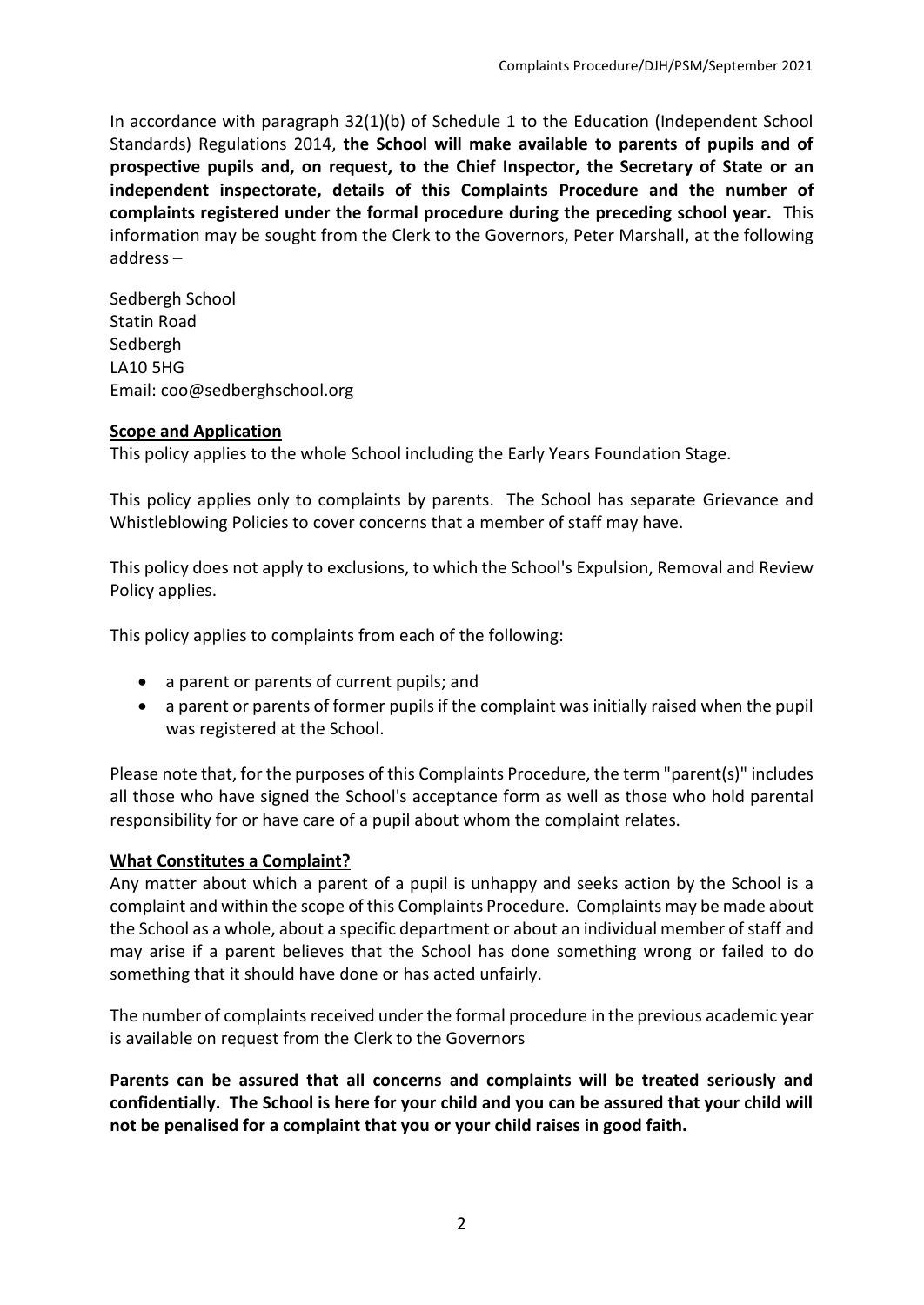## **The three-stage Complaints Procedure**

## **Stage 1 – Informal Resolution**

- It is hoped that most complaints and concerns will be resolved efficiently and promptly and, wherever possible, on an informal basis. Parents should raise a complaint, whenever possible, within three months of the incident. Although the School will consider complaints made outside of this timeframe (within twelve months) if exceptional circumstances apply.
- If parents have a complaint they should normally contact their son/daughter's Form Teacher (at the prep school) or Housemaster/Housemistress (HSM) or relevant Head of Department (HoD) or Head of Year (HoY) (at senior school). In many cases, the matter will be resolved straightaway by this means to the parents' satisfaction. If the Form Teacher or HSM/HoD cannot resolve the matter alone it may be necessary for him/her to consult a HoD or Deputy Head.
- Complaints made directly to a HoD, HoY, Deputy Head or the Headmaster will usually be referred to the relevant Form Teacher or HSM unless the HoD, HoY, Deputy Head or Headmaster deems it appropriate for him/her to deal with the matter personally.
- The Form Teacher, HSM or HoD will make a written record of all concerns and complaints and the date on which they were received. Should the matter not be resolved **within 5/five working days** or in the event that the Form Teacher, HSM, HoD or HoY and the parent fail to reach a satisfactory resolution then parents will be advised to proceed with their complaint in accordance with Stage 2 of this Complaints Procedure.
- If, however, the complaint is against the Headmaster of the prep school or the Chief Operating Officer (COO), parents should make their complaint directly to the Headmaster, Sedbergh School. A complaint against the Headmaster, Sedbergh School should be made directly to the Chairman of Governors. Contact details for the Chairman of Governors are available from the School Office on request.

## **Stage 2 – Formal Resolution**

- If the complaint cannot be resolved on an informal basis then the parents should put their complaint in writing to the Headmaster of the senior school or the prep school as applicable. The complaint should include should include the complainant's name and full contact details; details of the complaint and who it has previously been raised with; a copy of any relevant documents; and the outcome desired.
- **•** The Headmaster will decide, after considering the complaint, the appropriate course of action to take.
- In most cases, the Headmaster will meet or speak to the parents concerned, **normally within 5/five working days** of receiving the complaint, to discuss the matter. If possible, a resolution will be reached at this stage.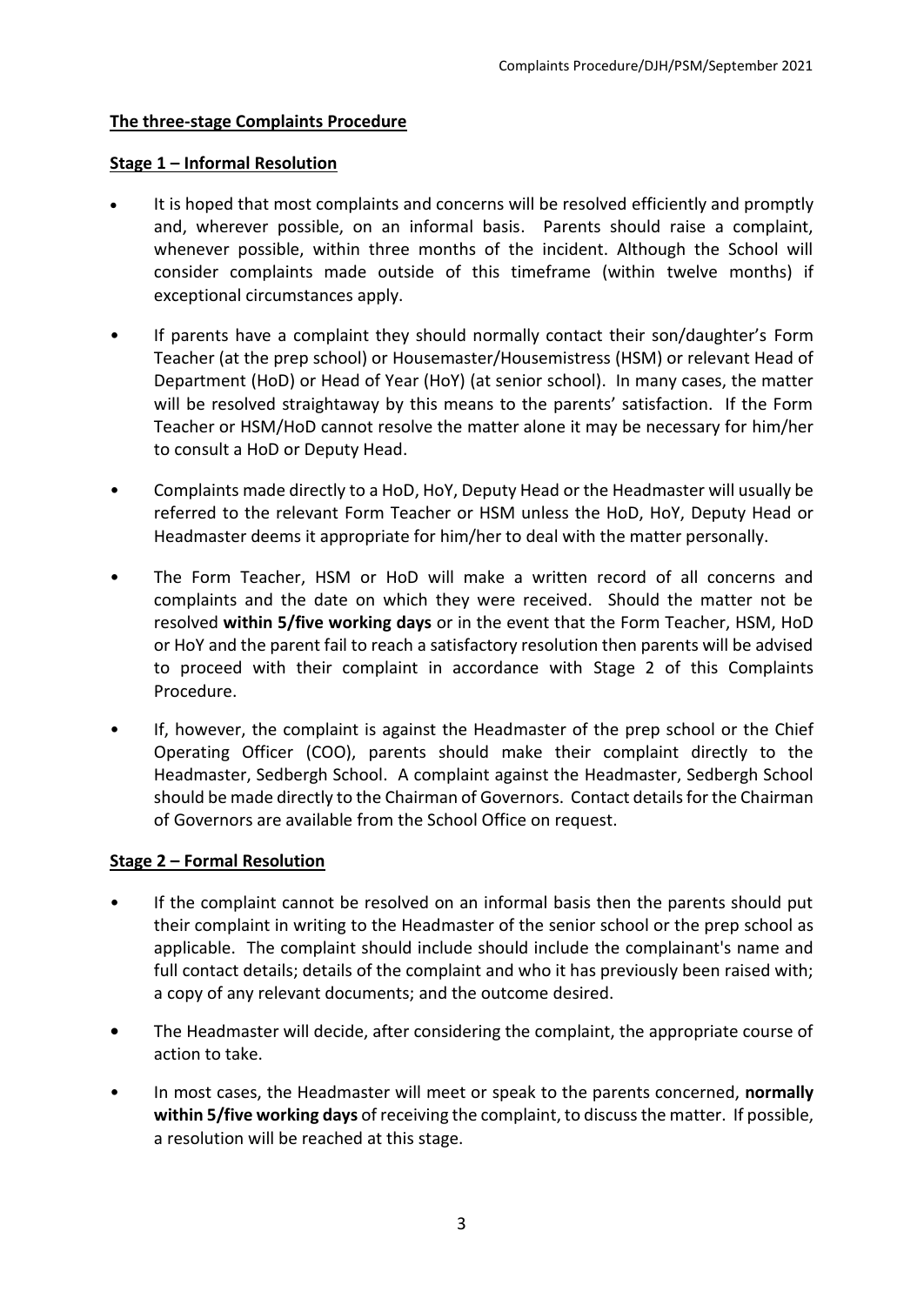- It may be necessary for the Headmaster, or their nominee, to carry out further investigations.
- The Headmaster will **keep written records** of all meetings and interviews held in relation to the complaint.
- Once the Headmaster is satisfied that, so far as is practicable, all of the relevant facts have been established, a decision will be made and parents will be informed of this decision in writing. The Headmaster will also give reasons for his decision.
- If the complaint is against the Headmaster of the prep school or the COO, the Headmaster, Sedbergh School, will call for a full report from the Headmaster of the prep school or the COO, as applicable, and for all of the relevant documents. The Headmaster, Sedbergh School, may also call for a briefing from members of staff and will in most cases, speak to or meet with the parents to discuss the matter further. Once the Headmaster, Sedbergh School, is satisfied that, so far as is practicable, all of the relevant facts have been established, the parents will be informed of the decision in writing. The Headmaster, Sedbergh School, will give reasons for his decision.
- If the complaint is made against the Headmaster, Sedbergh School, the Chairman of Governors will call for a full report from the Headmaster, Sedbergh School, and for all of the relevant documents. The Chairman may also call for a briefing from members of staff and will, in most cases, speak to or meet with the parents to discuss the matter further. Once the Chairman is satisfied that, so far as is practicable, all of the relevant facts have been established, the parents will be informed of the decision in writing. The Chairman will give reasons for his decision.
- The parents will be notified by email or letter of the Stage 2 decision, and the reasons for it, usually within **15/fifteen working days** from receipt of the formal complaint.
- If parents are not satisfied with the decision reached under Stage 2, they should proceed to Stage 3 of this procedure.

## **Stage 3 – Panel Hearing**

- If parents seek to invoke Stage 3 of this Complaints Procedure (following a failure to reach an earlier resolution) they will be referred to the Clerk to the Governors who has been appointed by the Governors to call hearings of the Complaints Panel ("**the Convenor**").
- **The matter will then be referred to the Complaints Panel ("the Panel") for consideration. The Panel will consist of three persons not directly involved in the matters detailed in the complaint and one of whom shall be independent of the management and running of the School.** The Convenor, on behalf of the Panel, will then acknowledge the complaint and send written notification to each party of the date, time and place of the hearing, **normally within 10/ten working days of the date of the request to invoke Stage 3**.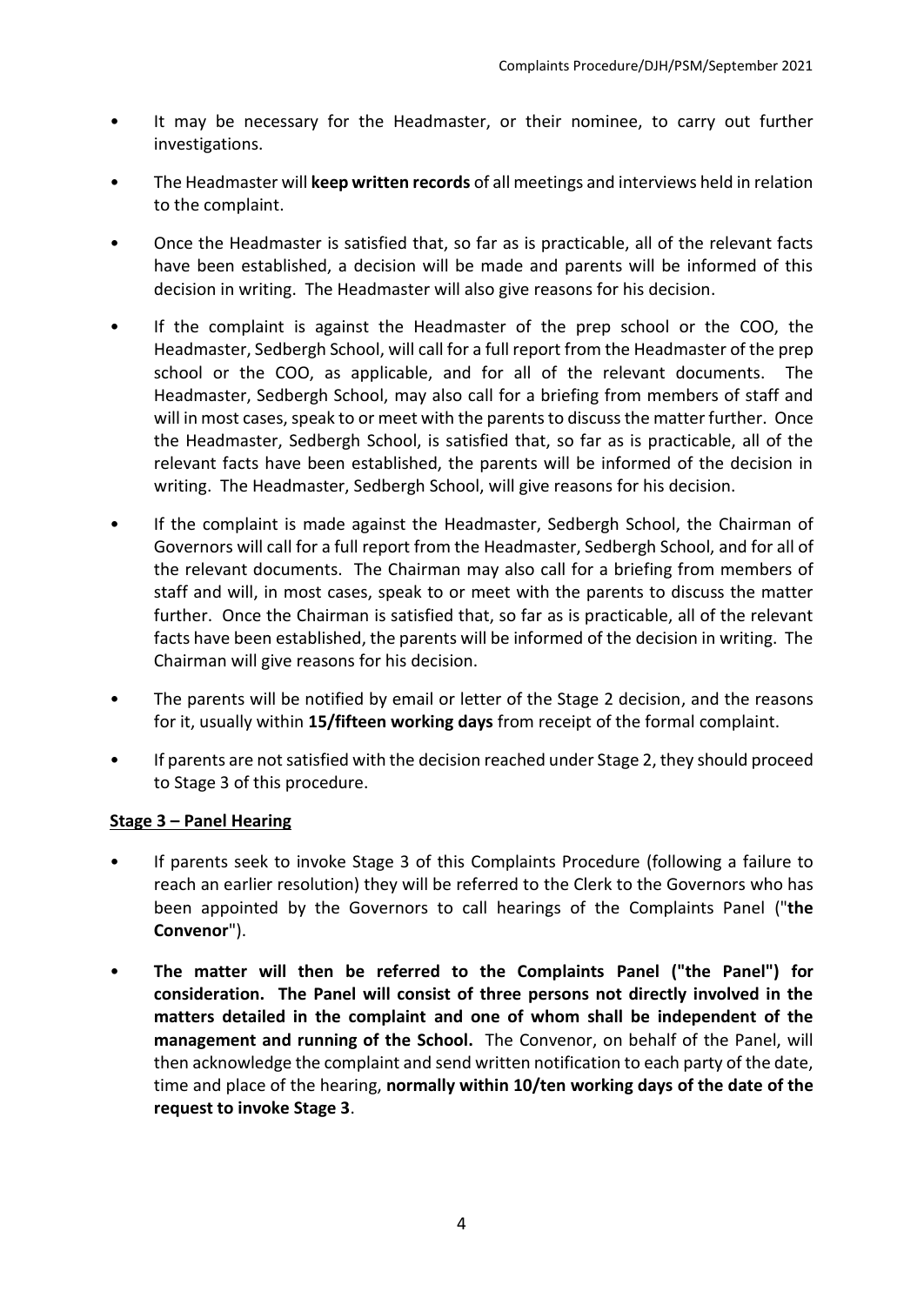- Copies of any additional documents that the parent(s) wishes the Panel to consider should be sent to the Convenor to be received at least **7/seven working days** prior to the hearing.
- If the Panel deems it necessary, it may require that further particulars of the complaint or any related matter be supplied in advance of the hearing. Copies of such particulars shall be supplied to all parties **not later than 5/five working days** prior to the hearing.
- **The parents may attend the hearing and be accompanied to the hearing by one other person if they wish.** This may be a relative, teacher or friend. Legal representation will not normally be appropriate and the parents should note that the Panel will wish to speak to them directly. If they are accompanied by a legally qualified person, that person will not be permitted to act as an advocate or to address the hearing unless invited to do so by the Chair of the Panel.
- **The manner in which the hearing is conducted shall be at the discretion of the Panel.**
- If possible, the Panel will resolve the parents' complaint without the need for further investigation. Where further investigation is required, the Panel will decide how it should be carried out.
- **•** After due consideration of the documents provided by both parties and any representations made by the parties, the Panel will review the process and the decision reached at Stage 2, and consider on the balance of probabilities, whether or not to uphold each complaint.
- The Panel will make findings about each complaint on the balance of probabilities and may make recommendations. It is not within the powers of the Panel to make any financial award, nor to impose sanctions on staff, pupils or parents, although the complaints panel may make recommendations about these issues.
- The Panel will write to the parents informing them of its decision and the reasons for it, **normally within 5/five working days of the hearing** (although additional time may be required if it is necessary to carry out further investigations following the hearing). The decision of the Panel will be final. **A copy of the Panel's findings and recommendations (if any) will be** sent by electronic mail or otherwise **given to the parents, and, where relevant, the person complained about** as well as the Chairman of Governors and the Headmaster, Sedbergh School. **A copy of the Panel's findings and recommendations (if any) will also be available for inspection on the School premises by the Chairman of Governors and the Headmaster, Sedbergh School.**

## **Timeframe for Dealing with Complaints**

All complaints will be handled seriously, sensitively and confidentially. They will be usually be acknowledged **within 5/five working days** if received during term time and as soon as practicable during holiday periods.

It is in everyone's interest to resolve a complaint as speedily as possible: the School aims to complete the first two stages of the procedure **within 20 working days**. Stage 3, the Panel Hearing, will normally be completed within a **further 15 working days**.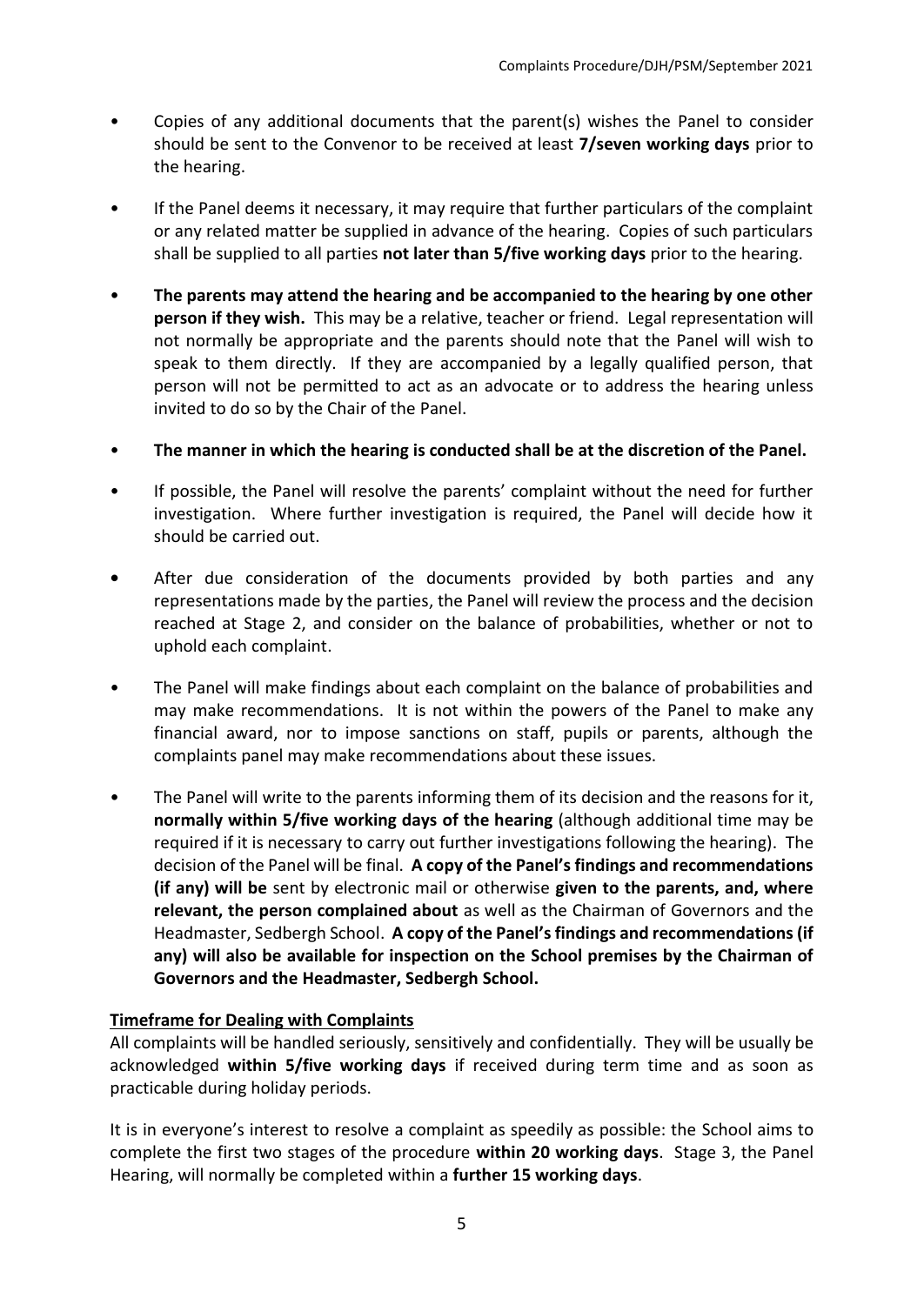Complaints relating to the fulfilment of the School's EYFS requirements will be investigated and the complainants will be notified of the outcome within **28 days** of the School's receipt of the complaint.

Please note that, for the purposes of this procedure, the term "**working days"** refers to weekdays (Monday to Friday) during term time, excluding bank holidays. The dates of School terms are published on the School's website. In the event that the application of this definition is likely to introduce excessive delays due to intervening School holidays, the School's approach is to take sensible and reasonable steps so as to minimise any hardship or unfairness arising from such delays.

#### **Recording Complaints and the Use of Personal Data**

**Following resolution of a complaint, the School will keep a written record of all formal complaints, including whether they are resolved at the formal stage or proceed to a panel hearing and any action taken by the School as a result of the complaint (regardless of whether the complaint is upheld).**

The School processes data in accordance with its Privacy Notice which is available on the School's website. When dealing with complaints, the School (including any panel member appointed under the Stage 3 process) may process a range of information. This may include 'special category personal data' (please see the School's Privacy Notice which explains how the School uses such personal data), where this is necessary owing to the nature of the complaint.

The School will keep records of formal complaints and Complaints Panel hearings, as required by regulation. It will do so in accordance with its Privacy Notice and Retention of Records Policy. Complaints which do not have safeguarding implications will be retained for a period of at least seven years (a period determined by the six-year inspection cycle with allowance for unforeseen circumstances).

**Correspondence, statements and records relating to individual complaints will be kept confidential except where the Secretary of State or a body conducting an inspection under section 109 of the Education and Skills Act 2008 requests access to them**.

## **Complaints about the School's EYFS Provision**

**The School will investigate any written complaints relating to its EYFS provision and the fulfilment of the EYFS requirements, and will notify the complainants of the outcome of the investigation within 28 days of having received the complaint.** 

**The School will keep a written record of all complaints they receive and their outcome and shall provide such information to ISI/Ofsted, on request. The record of any such complaints will be kept for at least three years.** 

**Parents may complain directly to Ofsted or to ISI if they believe the provider is not meeting the EYFS requirements. Ofsted and the ISI can be contacted as follows:** 

**Ofsted may be contacted on 0300 1234 234 or by email: [enquiries@ofsted.gov.uk](mailto:enquiries@ofsted.gov.uk)**

**ISI may be contacted on 020 7600 0100 or by email: [concerns@isi.net](mailto:concerns@isi.net)**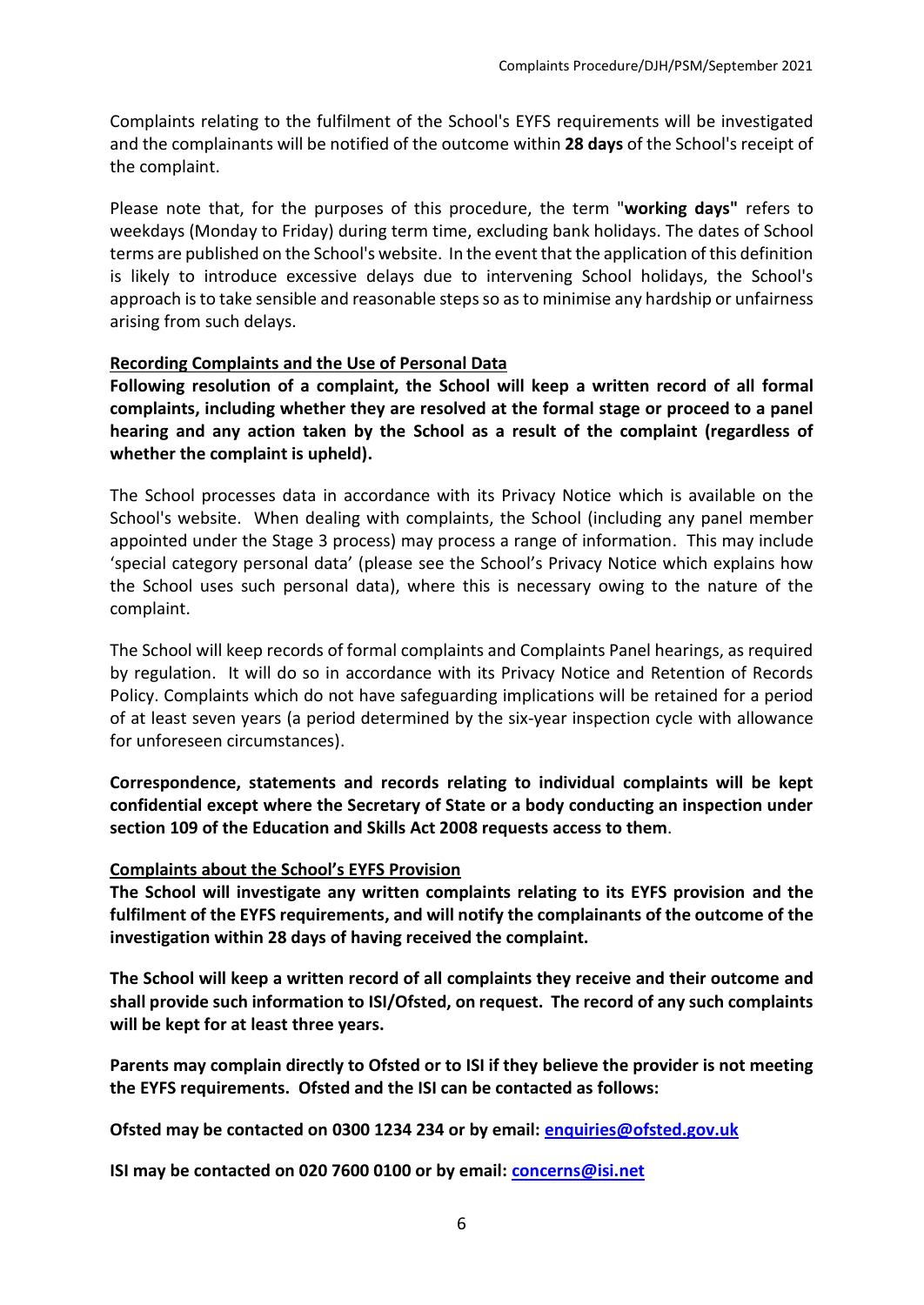#### **Procedural flowchart**